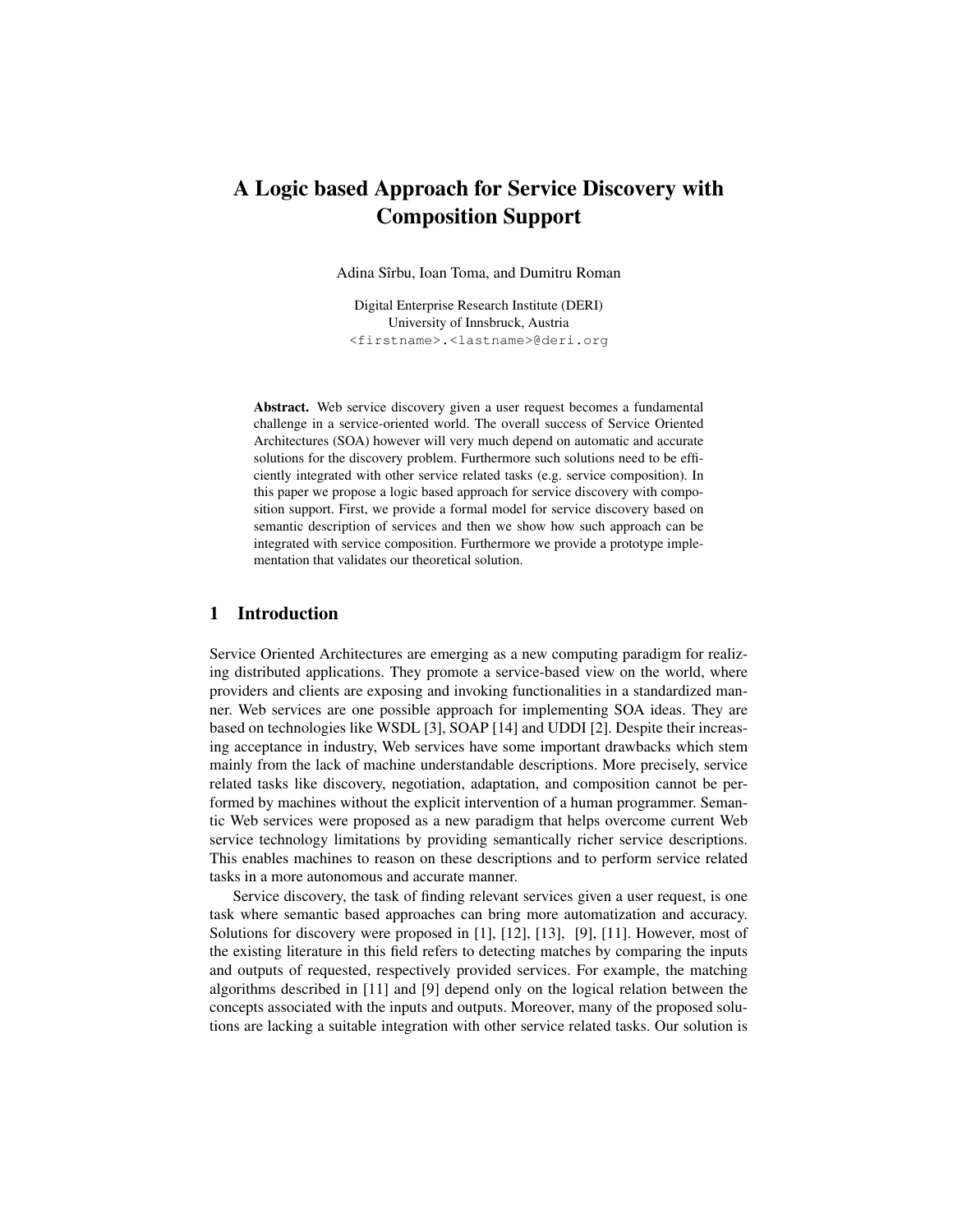focused exactly on these two aspects. We provide a formal model for service discovery based on semantic description of services and we show how such approach can be integrated with service composition. Furthermore we provide a prototype implementation that proves our ideas.

The paper is organized as follows: Section 2 provides the technical solution for our service discovery approach. It first gives some insights on the service model we are using for semantically describing Web services - the Web Service Modeling Ontology (WSMO) and its associated language - the Web service Modeling Language (WSML). The formal model for our discovery approach is described then in the rest of the section. Section 3 presents the prototype we have developed based on the technical solution provided in Section 2. The prototypical solution is described in terms of architecture and behavior. Furthermore a concrete run through a scenario is presented in order to exemplify the work of our prototype. Finally, Section 4 discusses the related work and Section 5 concludes the paper and presents our future work.

# 2 Discovery Approach

The conceptual model and the language we are using for semantically describing Web services is introduced in section 2.1. Based on this model, we present in section 2.2 two alternatives for Web service matchmaking, and for each of them the corresponding algorithm.

### 2.1 Modeling services

The discovery process in general, and service discovery in particular, depends heavily on how the entities that are to be discovered, in our case Web services, are modeled. For our logic based service discovery solution we adopt the Web Service Modeling Ontology (WSMO) [8] as conceptual model for services and its associated language Web Service Modeling Language (WSML) [4] as a language for semantically describing Web services. Some of the reasons behind this decision are: *(1)* WSMO is one of the major initiatives in Semantic Web services area. It provides a semantic-based solution for describing services which is crucial for a logic-based discovery approach such as ours, *(2)* WSMO provides a clean modeling solution for services, making a clear distinction between the user requests (*goals* in WSMO) and the services descriptions (*Web services* in WSMO), *(3)* WSML provides different semantic expressivity support for describing services. For our approach we consider one particular variant of the WSML languages family, namely WSML-Flight which offers a reasonable compromise between expressivity and decidability.

In a nutshell, WSMO provides an overall framework for Semantic Web services that aims at supporting automated Web service discovery, selection, composition, mediation, execution, monitoring, etc. It follows the design principles from the Web Service Modeling Framework (WSMF) [5] and provides four top-level notions related to Semantic Web services: *(1) Ontologies* that define a common agreed upon terminology used in the description of all others WSMO elements, *(2) Goals* which are descriptions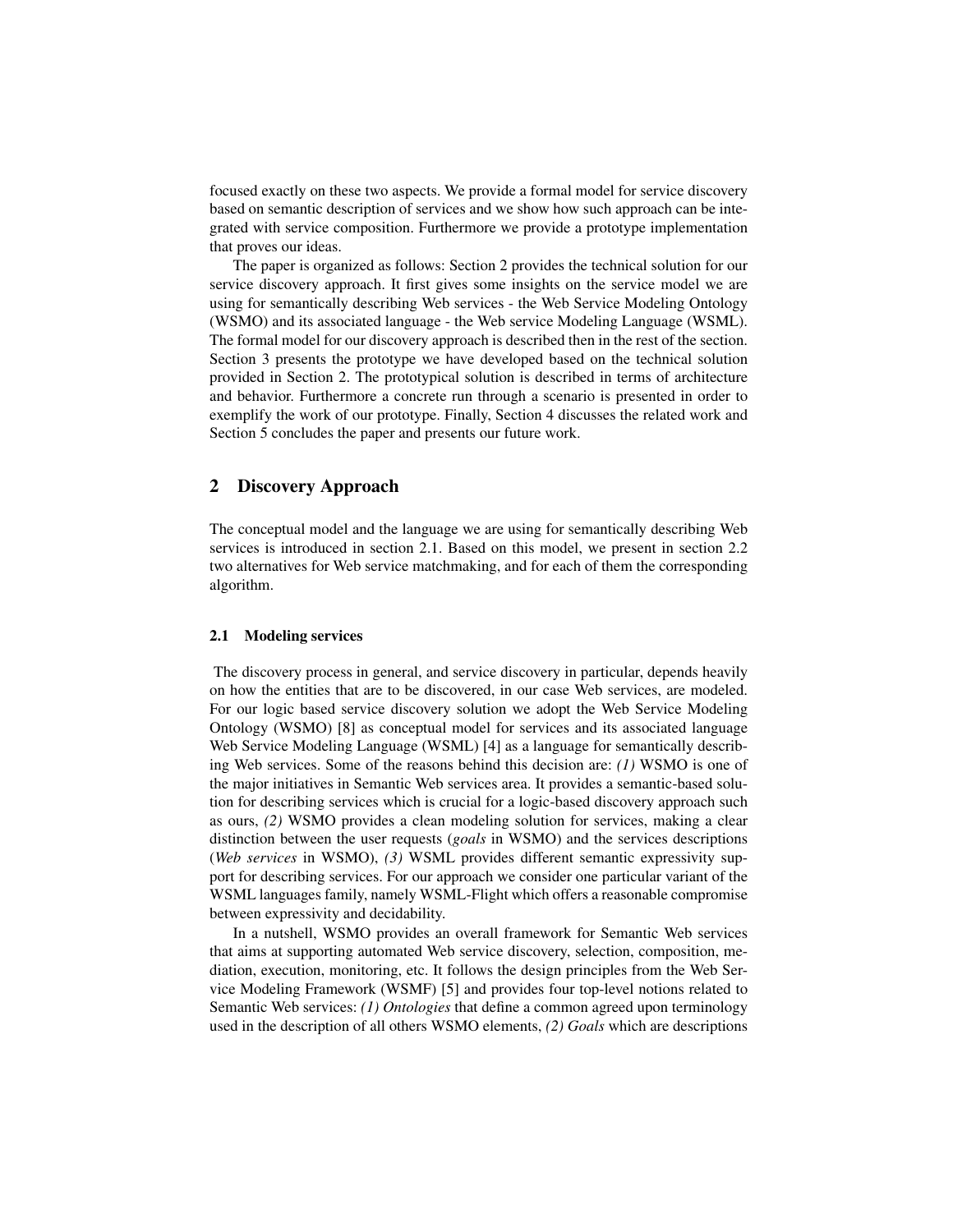of the objectives a client may have when consulting a service in terms of functionality, behavior and quality of service, *(3) Web services* are descriptions of services and *(4) Mediators* which address heterogeneity problems that occur between descriptions at different levels: *data*, *protocol* or *process level*.

For our discovery approach, the first three top-level WSMO elements, namely ontologies, Web services and goals are considered. Although we don't use the mediation support, our solution can be easily extended to integrate mediation aspects. In the following, all Web services, goals and ontologies are specified using WSML. Furthermore, since our approach matches goals and Web services based on the functionality requested, respectively provided, we focus on describing the functional aspects of Web services and goals. Therefore, we leave aside the description of the interfaces, which by definition provide information on how the functionality of a Web service can be achieved. In WSMO, the functional aspects of a Web service or a goal are grouped under an element called *capability*. A *capability* captures in terms of *preconditions* and *assumptions*, on one hand, and *postconditions* and *effects*, on the other hand, a set of conditions that have to hold before and respectively after the execution of the service. More precisely, the pre/postconditions refer to the information space of the Web service, while the assumptions and effects refer to the state of the world.

For exemplification purposes we introduce service and goal descriptions from the real-world use cases developed in the EU project Adaptive Service Grid  $(ASG)^1$ .

In this particular use-case, we consider a domain ontology that models a telematics domain. Listing 1.1 displays a fragment of this ontology, defining the top-level concepts of person, phone number, location, and a relation that holds between an entity and its location. Furthermore, this fragment includes an axiom stating that the location of a phone is also the location of a the owner of the phone.

```
ontology "domainOntology.wsml"
 nonFunctionalProperties
   dc#title hasValue "Telematics domain ontology"
 endNonFunctionalProperties
 concept person
   name ofType string
   number ofType phoneNumber
 concept phoneNumber
 concept location
   hasCoordinates ofType coordinates
 relation hasLocation/2
   nonFunctionalProperties
     dc#relation hasValue hasLocationDef
   endNonFunctionalProperties
 axiom hasLocationDef
   definedBy
     ?person[number hasValue ?phoneNr] memberOf person
     and ?loc memberOf location
     and hasLocation(?phoneNr, ?loc)
        implies hasLocation(?person, ?loc).
                             Listing 1.1. Domain ontology
```
1 http://asg-platform.org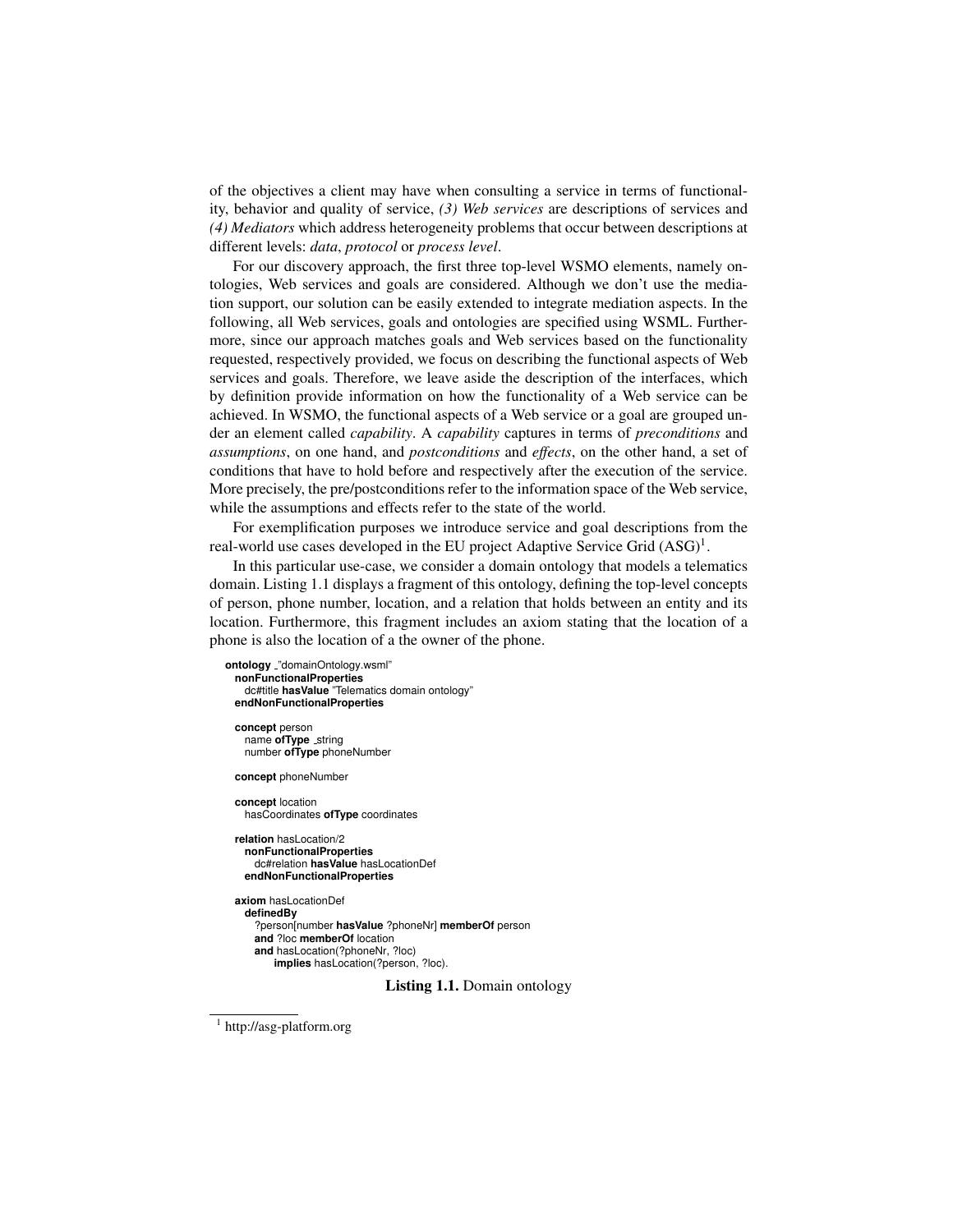Based on this ontology, a telecommunication company offers a phone location service. This service requires as input the number of a mobile phone. This can be seen as a condition over the information space before the execution of the service and therefore is modeled as a *precondition*. The service invoker receives as result the location of the mobile phone. This can be seen as a condition over the information space after the execution of the service and therefore is modeled as a *postcondition*. The complete WSML description of the service is provided in the Listing 1.2.

webService \_"MobTelPhoneLocationService" **nonFunctionalProperties** dc#title **hasValue** "MobTel phone location service" dc#publisher **hasValue** "MobTel" **endNonFunctionalProperties importsOntology** "domainOntology.wsml" **capability** phoneLocationServiceCapability **sharedVariables** {?phoneNumber} **precondition definedBy** ?phoneNumber **memberOf** dO#phoneNumber. **postcondition definedBy** dO#hasLocation(?phoneNumber, ?location) **and** ?location **memberOf** dO#location.

Listing 1.2. MobTel phone location service

Further on, consider the generic goal of finding the location of a person, knowing the name and the phone number of this person. A goal in WSMO is described in a similar manner to a Web service. Listing 1.3 represents the formal description of the goal template. A concrete request can then be defined at runtime, by instantiating the goal template with concrete inputs.

```
goal "findPersonLocation.wsml"
 nonFunctionalProperties
   dc#title hasValue "Find person location goal"
 endNonFunctionalProperties
 importsOntology "domainOntology.wsml"
 capability findPersonLocationCapability
   sharedVariables {?person}
   precondition
       definedBy
         ?person[
           dO#name hasValue ?name,
           dO#number hasValue ?phoneNr
        ] memberOf dO#person.
   postcondition
       definedBy
         dO#hasLocation(?person, ?location)
         and ?location memberOf dO#location.
```
Listing 1.3. Find person location goal

The user can specify conditions on the information space that hold before the invocation of the matching service, in this case, that the name and phone number of the person are known. These aspects are modeled as *preconditions* in the goal. In the state of the world after the execution of a suitable service, the location of the person is known. Therefore we model this as a *postcondition* of the goal.

The discovery solution we are introducing in this paper will identify, using the background ontology, that the listed Web service represents an exact match for the goal.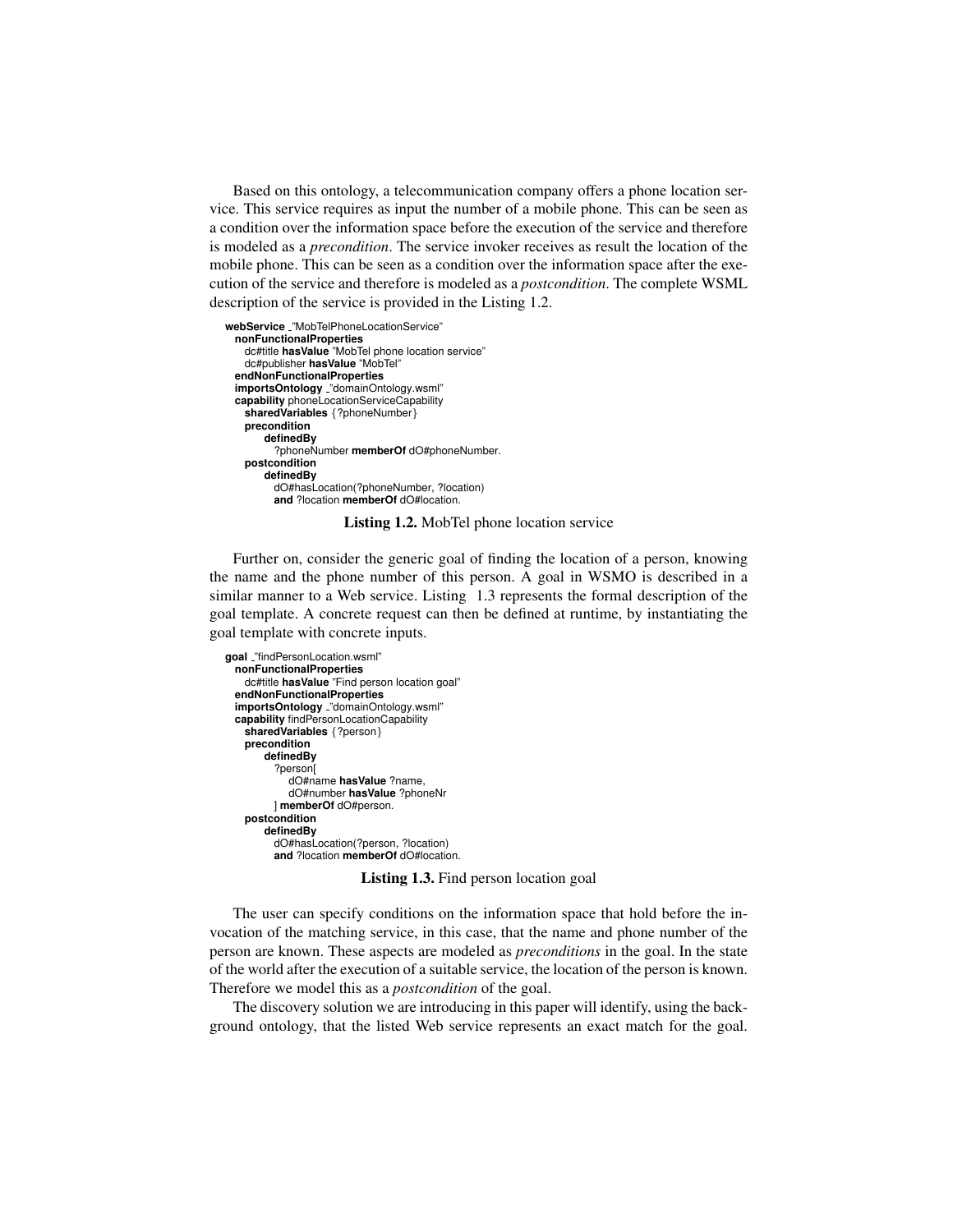More details on how services and goals descriptions are used by our solution are provided in Section 3.2.

### 2.2 Matching Web services and requests

We consider two alternatives for Web service matchmaking, each of them applying a different algorithm. They correspond to different phases in the Web service composition process.

The first matchmaking alternative is to locate the Web services that directly match a user request in a given state. If no Web services are discovered, the composer can construct a valid solution that fully satisfies the goal using the second alternative, which identifies all the Web services that are relevant to the request in the given state. More specifically, the service composer can construct a solution by successively discovering the executable services and virtually executing them until the state satisfies the goal. For a description of the service composer used in the context of ASG, we refer the reader to [10].

In section 2.1, we have presented our state-based approach to describing Web services and goals, which allows us to express Web services that can change the state of the world. This approach is characterized by the use of pre-state and post-state constraints for specifying the intended execution of the Web service. In WSMO, the pre-state constraints correspond to postconditions and assumptions, while the post-state constraints correspond to postconditions and effects. In this context, we have not made explicit distinction between effects and postconditions. Together, they represent the outcome of the service execution.

Both matchmaking algorithms take into account the dependence of outputs and effects of the service execution on the concrete input provided by the user. Therefore, they operate at the level of rich semantic description of services, as introduced in [6].

Matching based on capabilities The first algorithm for service matchmaking identifies the Web services whose capabilities fully match the requester goal.

Of the four possible types of match described in [6], we are taking into consideration only *exact-match* (the Web service description and the goal description coincide) and *plugin-match* (the sets of objects that the Web service claims to deliver is a superset of the set of objects that are relevant to the requestor). The other two cases (*subsumesmatch* and *intersection-match*) are not considered valid matches in this context, because the services cannot fully satisfy the goal.

We consider the states of the world to be logical theories. A state of the world comprises the set of registered ontologies and, optionally, an additional set of facts. These facts can be given explicitly by means of an initial state. They can also be the outcome of previous virtual execution of services, because the execution of a service in a given state is considered to change the state of the world, resulting in an update to the logical theory.

In order to determine if the capability of a service satisfies a requester goal one must reason about the resulting updates. Reasoning about updates raises the frame problem. A solution to avoid the frame problem is offered by Transaction Logic, an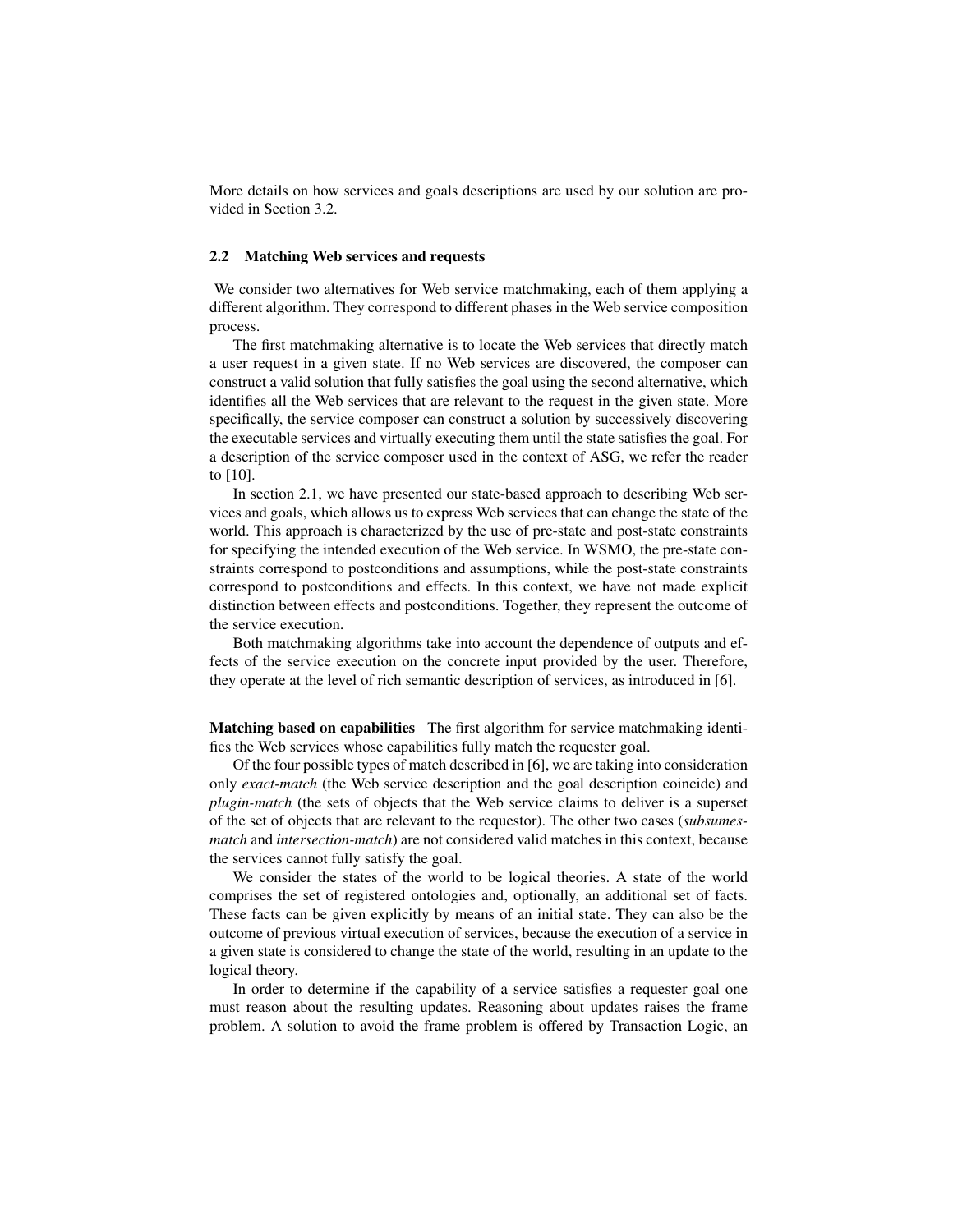extension to First-order Logic that allows to specify the dynamics of knowledge bases in a declarative way. The theoretical approach employing Transaction Logic for Web service discovery that has been used as theoretical foundation for the implementation of this matchmaking algorithm can be found in [7].

The algorithm for service matchmaking based on capabilities implemented in our prototype is presented in Listing 1.4. The ontologies, the Web services and the goal are assumed to be loaded prior to the invocation of the matchmaking process.

```
1 algorithm Matchmaking based on capabilities
 2 input: initial state I, goal G3 output: map of \langle Web service S, set of \langle variable binding \beta \rangle4
 5 register state \mathcal{I}6 for each registered Web service S7 if holds press then
 8 for each variable binding \beta9 if not holds ( eff S(\beta) and outS(\beta)) then
10 insert ( \text{eff}_{\mathcal{S}}(\beta) and \text{out}_{\mathcal{S}}(\beta))
11 if holds (\text{eff}_G and \text{out}_G) then
12 add \beta to set of \langle \beta \rangle13 endif
14 delete ( eff S(\beta) and out S(\beta))
15 endif
16 endfor
17 if not empty (set of \langle \beta \rangle) then
18 add (S, set of \langle \beta \rangle) to result map
19 endif
20 endif
21 endfor
22 unregister state \mathcal{I}23 return result map
```
Listing 1.4. Matchmaking algorithm based on capabilities

We consider a "stateless" functioning of the prototype, meaning that the relevant state information is given as input to each state-dependent operation. The state is loaded and respectively unloaded (lines 5, 22).

The available information sources at this point are:

- the set of ontologies referred by both goal and Web service descriptions
- the knowledge encoded in the state given as input to the matchmaking process
- the information that may be provided by the goal description itself

We select those registered Web services that are executable. In this context, a Web service  $S$  is considered executable if there exist input information in the available information sources such that the preconditions (what must be valid in order for the service to be executed) are fulfilled, while the effects and the postconditions (what the service guarantees after its execution) are not yet fulfilled. The assumptions describe conditions on information that is available only at run-time, and thus are not checked.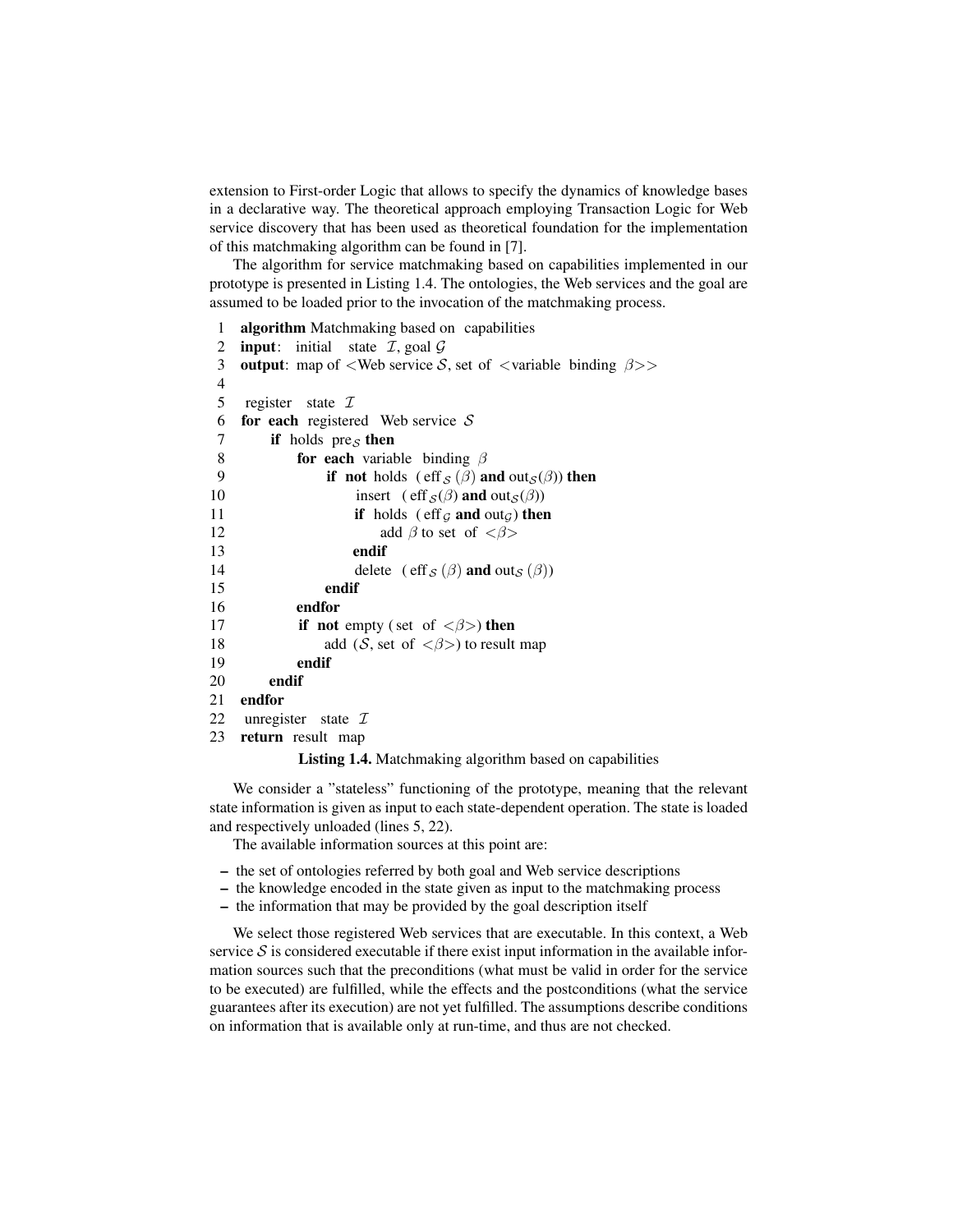Therefore,  $S$  is executable if there exists at least one variable binding that satisfies the preconditions pre $\mathcal{S}$ , but not the effects eff $\mathcal{S}$  and the postconditions out $\mathcal{S}$  (lines 6-9). Checking that the effects and the postconditions of the Web service are not satisfied for the input that satisfies the preconditions is necessary due to the fact that in this context we wish to allow only a single execution of a Web service for a given input. Note however that a Web service can be executed an arbitrary number of times, with different input information.

A variable binding is a set of  $\langle \text{variable}, \text{value} \rangle$  pairs capturing the input information for which the service preconditions hold. More precisely, a variable binding is a complete set of bindings

 $\langle x_1, v_1 \rangle, \langle x_2, v_2 \rangle, \ldots, \langle x_n, v_n \rangle$ 

where  $x_1, ..., x_n$  are the variables occurring in the precondition, and  $v_1, ..., v_n$  is a set of constants. There can be several variable bindings for the same service, and all further tests on the service effects and postconditions will depend on the particular variable binding (line 9).

An executable service is considered a match if, for at least one of the variable bindings, the outcome of the service S satisfies the outcome requested in the goal  $\mathcal{G}$ . We perform this test by assuming the effects and the postconditions of the service for each variable binding and verifying if the effects and the postconditions of the goal hold in the resulting state (lines 10-14).

The set of matching services, and for each service all valid variable bindings, is then returned (line 23).

Matching for Web service composition The second matchmaking algorithm queries for the Web services that are relevant to composition. In this context, we consider a Web service to be relevant if it is executable in the given state.

```
1 algorithm Matchmaking on preconditions
 2 input: initial state \mathcal{I}3 output: map of <Web service S, set of <variable binding \beta>>
 4
 5 register state I
 6 for each registered service S7 if holds pre_S then
 8 for each variable binding \beta9 if not holds ( \text{eff}_{\mathcal{S}}(\beta) and \text{out}_{\mathcal{S}}(\beta)) then
10 add \beta to set of \langle \beta \rangle11 endif
12 endfor
13 if not empty (set of \langle \beta \rangle) then
14 add (S, set of \langle \beta \rangle) to result map
15 endif
16 endif
17 endfor
```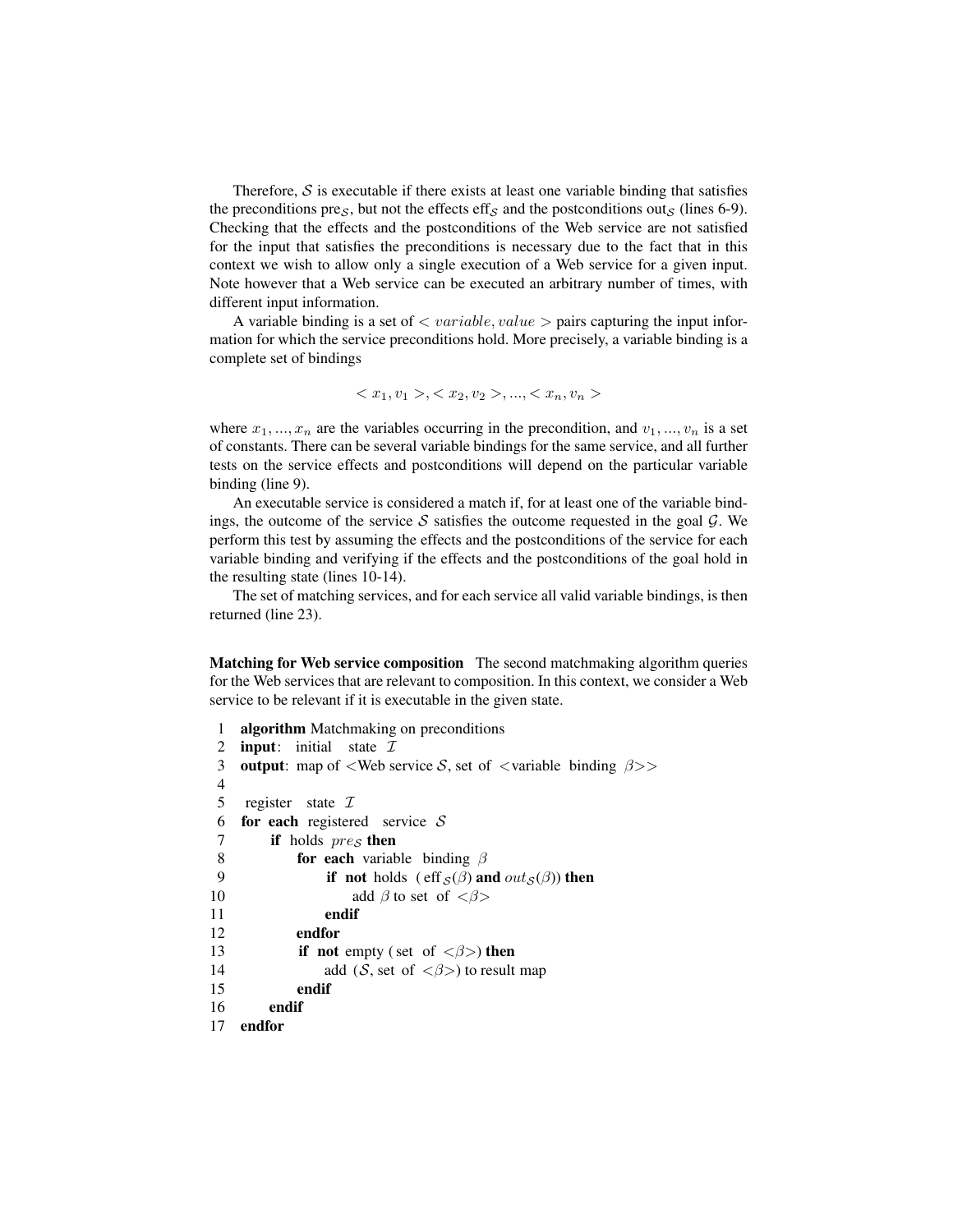- 18 unregister state T
- 19 return result map

Listing 1.5. Matchmaking algorithm for service composition

Listing 1.5 presents the algorithm. Similar to the previous algorithm, the ontologies and the services are assumed to be loaded in the reasoner prior to invocation of the matchmaking process. The state is loaded and respectively unloaded (lines 5, 18).

The available information sources for this second algorithm are:

- the set of the ontologies referred by the Web service descriptions
- the knowledge encoded in the state given as input to the matchmaking process

A Web service is considered a match in the context of this algorithm if it is executable. As already defined, a Web service  $S$  is executable if there exists input information such that the preconditions  $\text{pre}_{\mathcal{S}}$  are fulfilled, while the effects eff<sub> $\mathcal{S}$ </sub> and the postconditions out<sub>S</sub> are not yet fulfilled (lines 6-9).

The set of executable Web services, and for each Web service all corresponding variable bindings, is then returned (line 19).

# 3 A Prototype System for Service Discovery

We have developed a prototype system that implements the matchmaking algorithms presented in Section 2.2. Furthermore we have tested and validated our prototype on a real-world scenario developed in the ASG project, called Attraction Booking Scenario. We now provide a high level overview of our system in terms of its architecture, components and interaction between them. The discovery process is afterwards exemplified with a run-through the previously mentioned scenario.

#### 3.1 System overview

The high level architecture of our prototype system is provided in Figure 1. It consists of a set of loosely-coupled components which includes: a *System Interface*, a *Semantic Matchmaker*, a *Reasoner* and a *Repository*.

The system itself acts as a component having a defined *System Interface*. This interface offers a programmatic access to the system. Agents that act on behalf of service providers or service requestors can invoke functionalities exposed through this interface. The interface includes methods for managing semantic descriptions (e.g. register, unregister ontologies, services, goals), methods for querying the reasoner and methods for matching goals against registered services.

The *Semantic Matchmaker* is one of the core components of the Discovery System. It implements the matchmaking algorithms described in Section 2.2. It uses the reasoner to determine if the requested capability specified in a goal matches the capabilities of registered services.

The *Reasoner* provides querying and inference support required by the Semantic Matchmaker component. More precisely it supports a set of reasoning tasks like query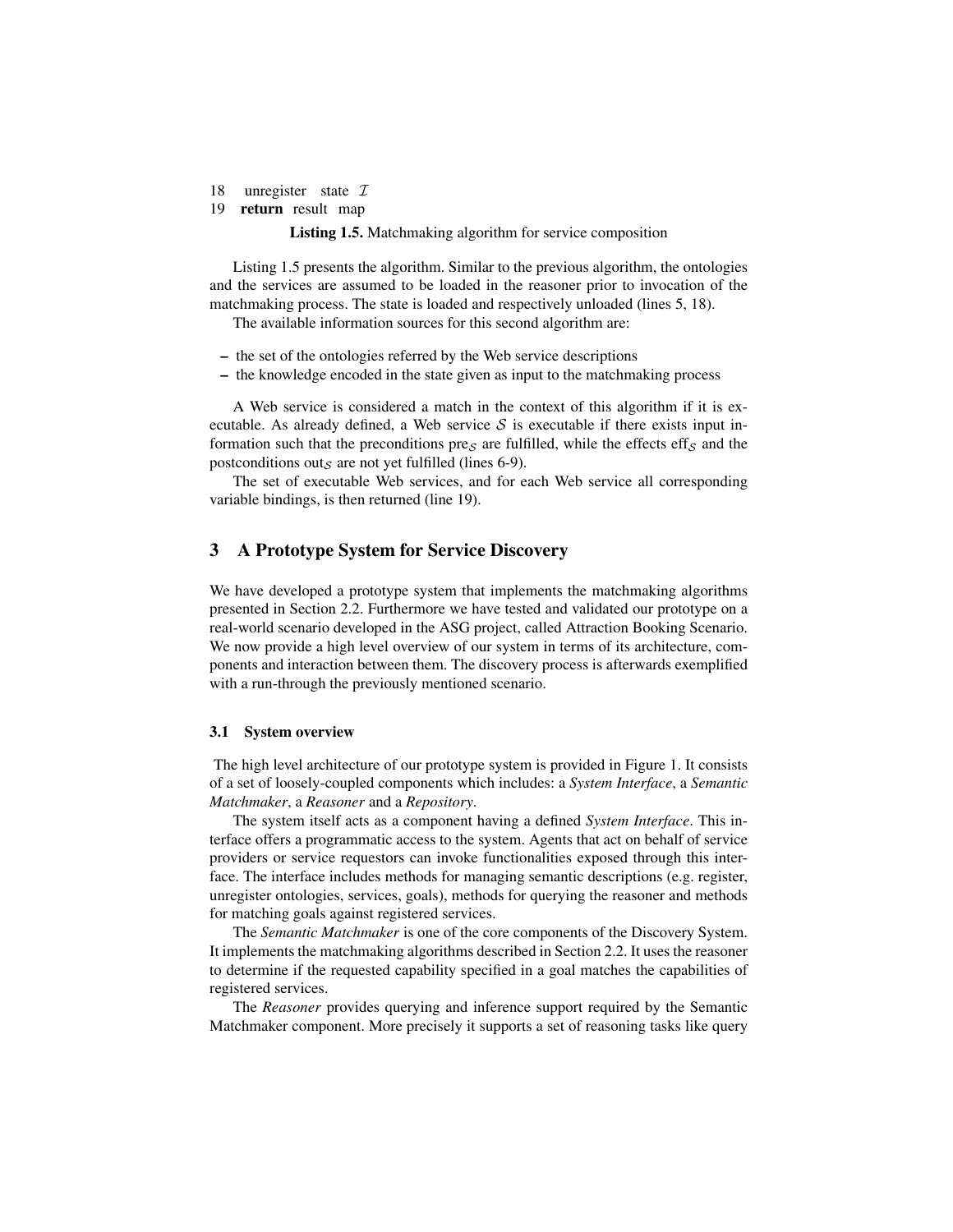

Fig. 1. Discovery system architecture.

answering with ontologies. As a backbone reasoner we have used the  $Flora - 2$  system<sup>2</sup>, integrated into the overall discovery system by using a generic framework called wsml2reasoner<sup>3</sup>. The framework allows easy integration of different reasoning engines for WSML language.

The *Repository* stores semantic descriptions like ontologies, goals and Web services. It provides methods to register and unregister the semantic descriptions mentioned before. Additionally, sets of facts that represent the states of the world at certain points in time can be registered or unregistered.

#### 3.2 Application to use case scenario

The use case presented in the following paragraphs is a simplified fragment from the Attraction Booking scenario developed in ASG<sup>4</sup>. In this scenario taken from the telematics domain, a customer uses a mobile device, such as a handheld, to retrieve information on the attractions located in the nearby surroundings. Depending on the information received, the customer can additionally request for attraction details (e.g. the starting time of the event), for the description of a route leading to the attraction or, if the attraction is bookable, for a reservation to the event.

The domain ontology used in this scenario defines concepts, relations and instances associated to attractions (e.g. *attraction*, *attractionBag*, *attractionCategory*), locations (e.g. *city*, *street*, *coordinates*), mobile devices (e.g. *phoneNumber*). Listing 1.6 is an

<sup>&</sup>lt;sup>2</sup> http://flora.sourceforge.net

<sup>3</sup> http://dev1.deri.at/wsml2reasoner/

<sup>4</sup> https://asg-platform.org/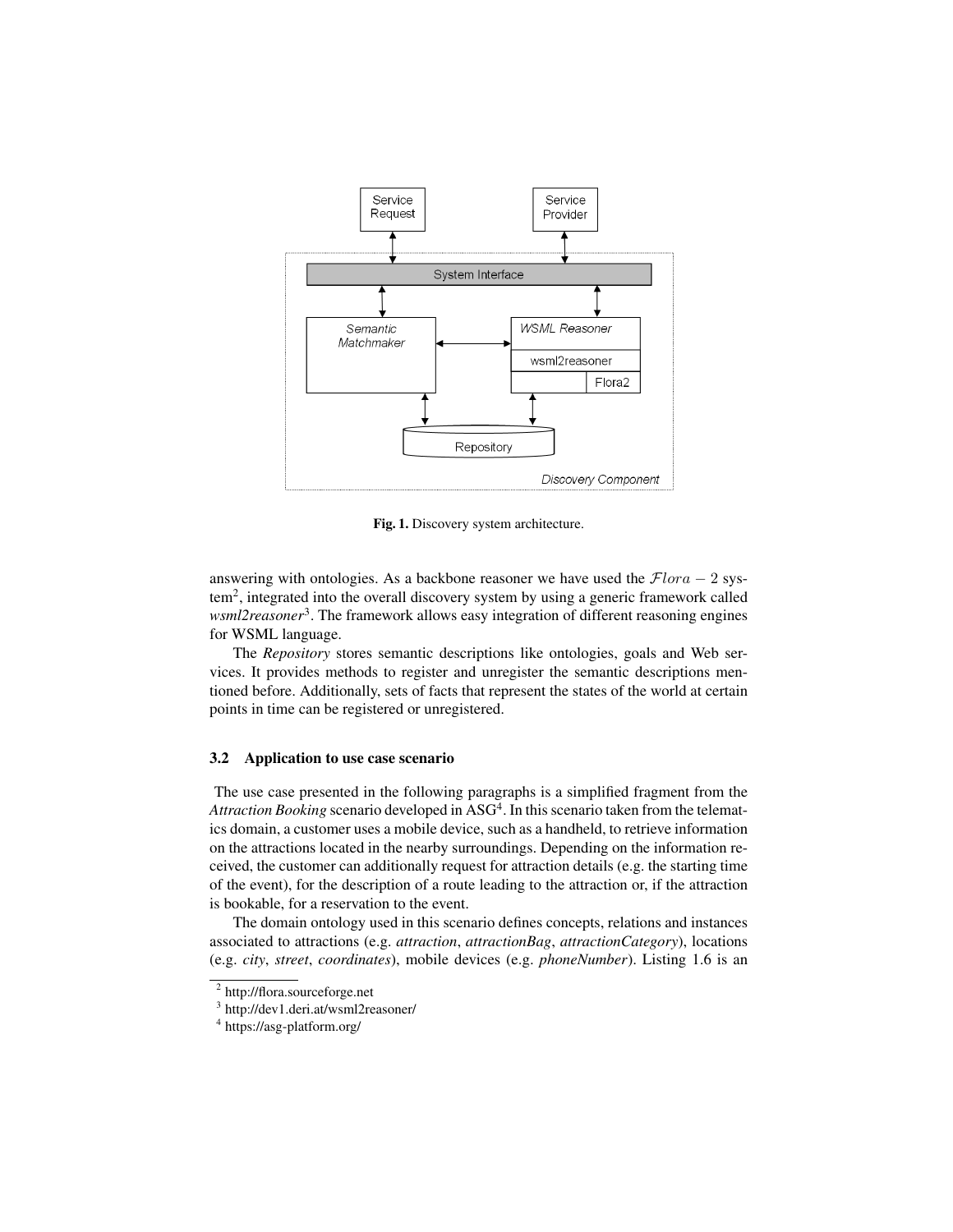additional fragment of the ontology introduced in Listing 1.1, that refers to attractions. Besides concepts and instances associated to attractions and the search for attractions, we introduce an axiom which specifies that all events are bookable.

**concept** attraction name **ofType** string description **ofType** string bookingPossible **ofType** boolean priceRangeA **ofType** priceRange categories **ofType** (1 ∗) attractionCategory locationA **ofType** location

**concept** event **subConceptOf** attraction

**concept** attractionBag **nonFunctionalProperties** dc#description **hasValue** "a list of attractions" **endNonFunctionalProperties** members **ofType** (1 ∗) attraction

**concept** attractionQuery keyword **ofType** string numberOfResults **ofType** integer attractionCategories **ofType** (1 ∗) attractionCategory

**concept** attractionCategory

**instance** categoryCinema **memberOf** attractionCategory **instance** categoryMusic **memberOf** attractionCategory **instance** categoryEatAndDrink **memberOf** attractionCategory

```
axiom allEventsAreBookableDef
  definedBy
    ?attraction memberOf Event implies
     ?attraction[bookingPossible hasValue _true].
```
Listing 1.6. Fragment from the domain ontology

Further on, we introduce two Web services from the Attraction Booking service space, that provide information about attractions.

*CinemaxXAttractionInformationService* - modeled after CinemaxX.de, this service retrieves a set of cinema events using as search criteria the location and an attraction query. The service requires that the cinema category is explicitly specified in the attraction query.

```
webService "CinemaxXAttractionInfoService.wsml"
 nfp
   dc#title hasValue "CinemaxX Attraction Information Service"
   dc#publisher hasValue "CinemaxX.de"
 endnfp
 importsOntology "domainOntology.wsml"
 capability CinemaxXAttractionInfoCapability
   precondition
     definedBy
       ?location memberOf dO#location
       and ?query[dO#attractionCategories hasValue dO#cinema] memberOf dO#attractionQuery.
   postcondition
     definedBy
       ?bagOfEvents[dO#members hasValue ?event] memberOf dO#attractionBag
       and ?event memberOf dO#event.
```
Listing 1.7. CinemaxX Attraction Information Service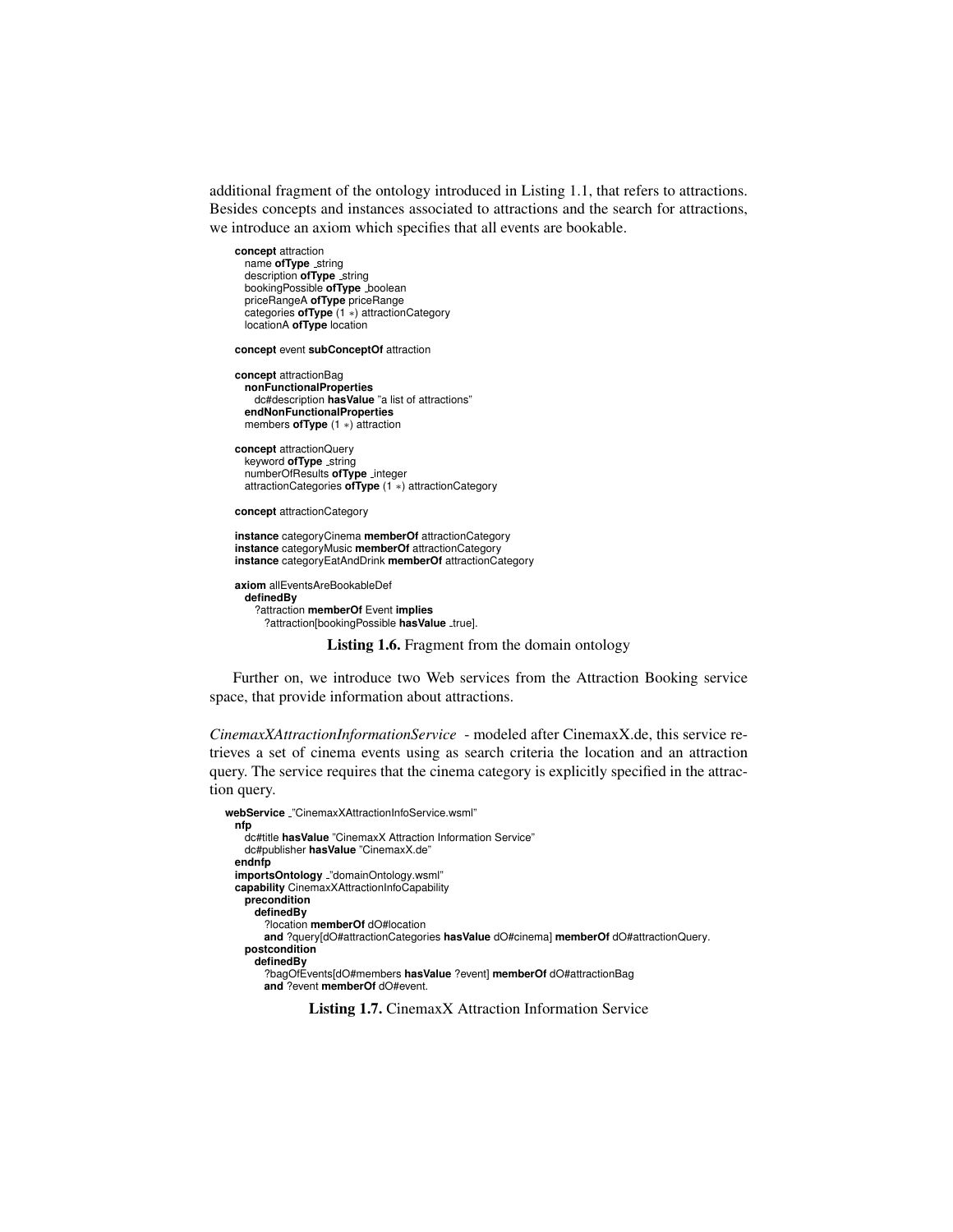*StarbucksAttractionInfoService* - similar to the CinemaxX Web service, this service retrieves a set of bookable attractions if a location and an attraction query are given. The service requires that the attraction category list present in the query to contain the "eat-and-drink" category.

**webService** "StarbucksAttractionInfoService.wsml" **nfp** dc#title **hasValue** "Starbucks Attraction Information Service" dc#publisher **hasValue** "Starbucks.com" **endnfp importsOntology** "domainOntology.wsml" **capability** StarbucksAttractionInfoCapability **precondition definedBy** ?location **memberOf** dO#location **and** ?query[dO#attractionCategories **hasValue** dO#eatAndDrink] **memberOf** dO#attractionQuery. **postcondition definedBy** ?attrBag[dO#members **hasValue** ?attraction] **memberOf** dO#attractionBag and ?attraction[dO#bookingPossible hasValue \_true] memberOf dO#attraction.

Listing 1.8. Starbucks Attraction Information Service

Matching based on capabilities Consider a generic goal of finding attractions that can be booked, located in the nearby surroundings of the user. The user request we wish to model is equivalent to the following natural language specification: "Given a query that specifies the categories of attractions, the problem is solved when the list of bookable attractions is known." The formal specification of the request is given in Listing 1.9.

```
goal "findBookableAttractionsGoal.wsml"
 nfp
   dc#title hasValue "Find Bookable Attractions Goal"
 endnfp
 importsOntology "domainOntology.wsml"
 capability findBookableAttractionsCapability
   precondition
     definedBy
       ?query[dO#attractionCategories hasValue ?category] memberOf dO#attractionQuery.
   postcondition
     definedBy
       ?bookableAttrBag[dO#members hasValue ?bookableAttr] memberOf dO#attractionBag
       and ?bookableAttr[dO#bookingPossible hasValue true] memberOf dO#attraction.
```
Listing 1.9. Find bookable attractions goal

The user input is captured in the initial state of the problem (Listing 1.10), which defines a person, a location and an attraction query specifying a list of categories.

**ontology** "initialState.wsml" **importsOntology** "domainOntology.wsml" **instance** me **memberOf** dO#person **instance** myLocation **memberOf** dO#location **relationInstance** dO#hasLocation(me, myLocation)

**instance** myQuery **memberOf** dO#attractionQuery dO#attractionCategories **hasValue** {dO#cinema, dO#music}

Listing 1.10. Initial state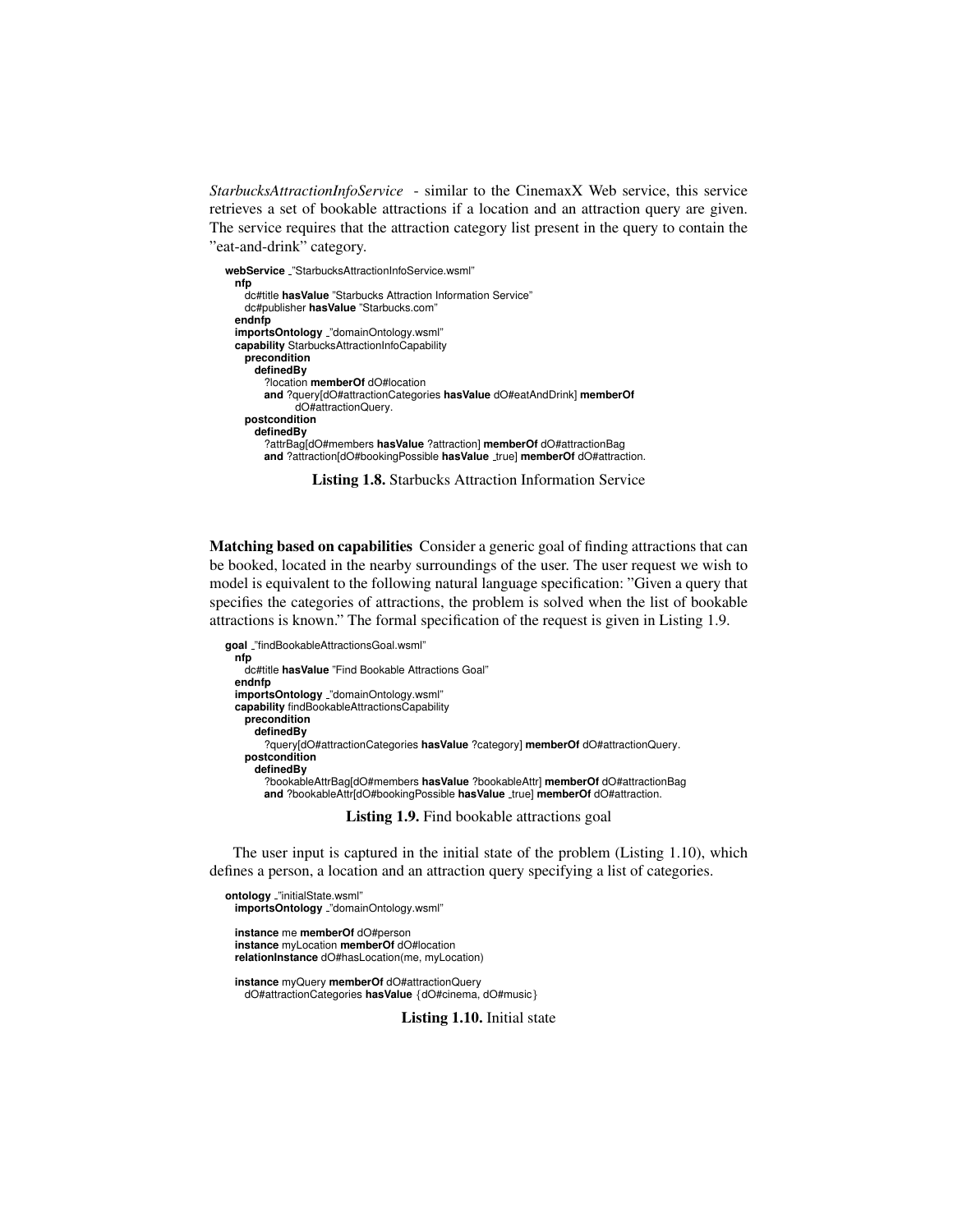The discovery process starts by checking if the goal holds in the initial state. Since the goal postcondition is not satisfied for the initial state, the next phase is service matchmaking based on capabilities, according to the algorithm presented in 2.2.

The algorithm analyzes every registered Web service. The preconditions in the CinemaxX Web service are fulfilled, and using the background ontology we determine that the outcome advertised in the Web service satisfies the outcome requested in the goal. The CinemaxX attraction information service is thus considered a match. On the other hand, even though it advertises only attractions that can be booked (and thus meets the goal postcondition), the Starbucks Web service is not a valid match, because its preconditions are not satisfied.

The algorithm returns the identifier of the matching Web service, together with the corresponding variable binding.

Service: CinemaxXAttractionInfoService.wsml Service Variables Binding: location = initialState#myLocation query = initialState#myQuery

Listing 1.11. Find bookable attractions matching service

Matching for Web service composition Further on, we present a run-through that uses for matchmaking the algorithm defined in 2.2.

In order to simulate the Web service composition, we add to the service repository the phone location service introduced in section 2.1.

We consider the same generic goal of finding attractions that can be booked. For this second example, the initial state specifies the user, the phone number and the attraction query. However, in this initial state, no information related to the location of the user is known.

```
ontology "altInitialState.wsml"
 importsOntology "domainOntology.wsml"
 instance myNumber memberOf dO#phoneNumber
 instance me memberOf dO#person
 dO#number hasValue myNumber
 instance myQuery memberOf dO#attractionQuery
   dO#attractionCategories hasValue {dO#cinema, dO#music}
```
Listing 1.12. Alternative initial state

The simulation of the service composition process consists of one or more iterations through a series of steps. The steps are executed in the following order:

- 1. check if the goal holds in the current state. If true exit, else go to 2;
- 2. query for executable services. If no service is discovered exit, else go to 3;
- 3. virtually execute one of the discovered services.

*First iteration:* Testing whether the goal is reached in the initial state returns false. We proceed to the next step, finding executable services. The result contains only the phone location service, as it is the only Web service whose preconditions are satisfied (Listing 1.13).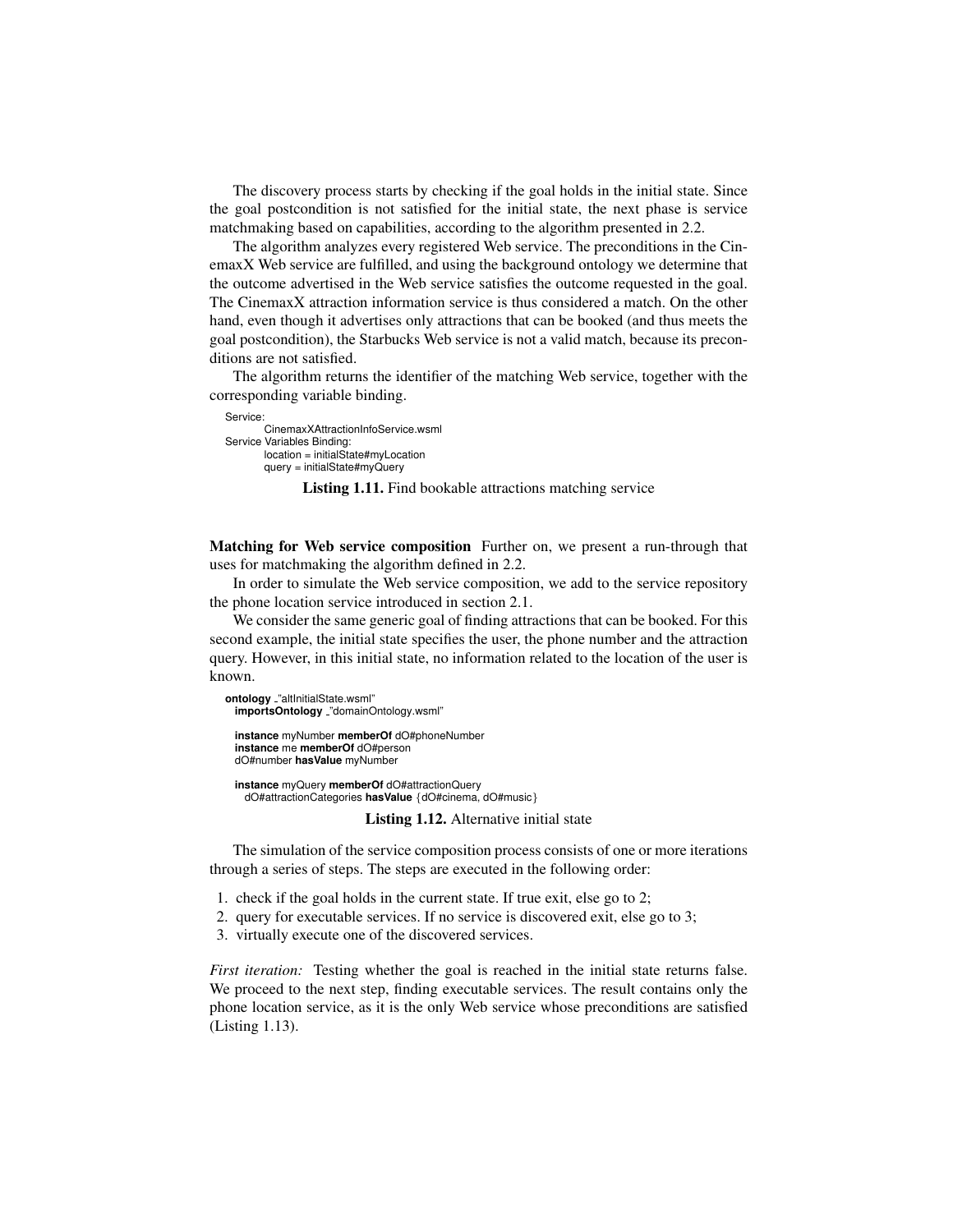In case more executable Web services are found, the composition planner can employ a complex approach for selecting the best matching Web service, while also taking into consideration non-functional properties like optimization criteria (e.g. price or speed) and static restrictions (e.g. only services from provider X).

**Service** MobTelPhoneLocationService.wsml Service Variables Binding: phoneNumber = altInitialState#myNumber

Listing 1.13. Executable service in the initial state

We start constructing the first alternative with the virtual execution of the phone location service. By assuming the outcome of this service, a dummy instance of type location is created and related to the phone number. Listing 1.14 gives the equivalent WSML description of the inserted facts.

domainOntology#location1 **memberOf** domainOntology#location. domainOntology#hasLocation(altInitialState#myNumber, domainOntology#location1).

Listing 1.14. Virtual execution of the phone location service

*Second iteration:* The test whether we have reached the goal returns false.

The result of querying for the executable services in the current virtual state is the CinemaxX Web service, as it is the only service whose preconditions are satisfied.

**Service** CinemaxXAttractionInfoService.wsml Service Variables Binding: location = domainOntology#location1 query = initialState#myQuery

Listing 1.15. Executable service in the second state

The virtual execution of the CinemaxX service adds a new dummy instance of the attraction bag concept, containing one dummy instance of the event concept. Listing 1.16 displays the WSML description of the added facts.

domainOntology#event1 **memberOf** domainOntology#event. domainOntology#attractionBag1[ domainOntology#members **hasValue** domainOntology#event1 ] **memberOf** domainOntology#attractionBag.

Listing 1.16. Virtual execution of the CinemaxX attraction information service

*Third iteration:* Testing whether the goal was reached yields true.

Goal Variables Binding: bookableAttrBag = domainOntology#attractionBag1 bookableAttr = domainOntology#event1

Listing 1.17. Goal variables binding

The output of the presented run-through is a possible service execution plan that can be constructed by a service composition planner. In this execution plan Mobtel phone location service and CinemaxX attraction information service are composed in order to achieve the user goal. Alternative service execution plans can be achieved in case more executable services are discovered at each step.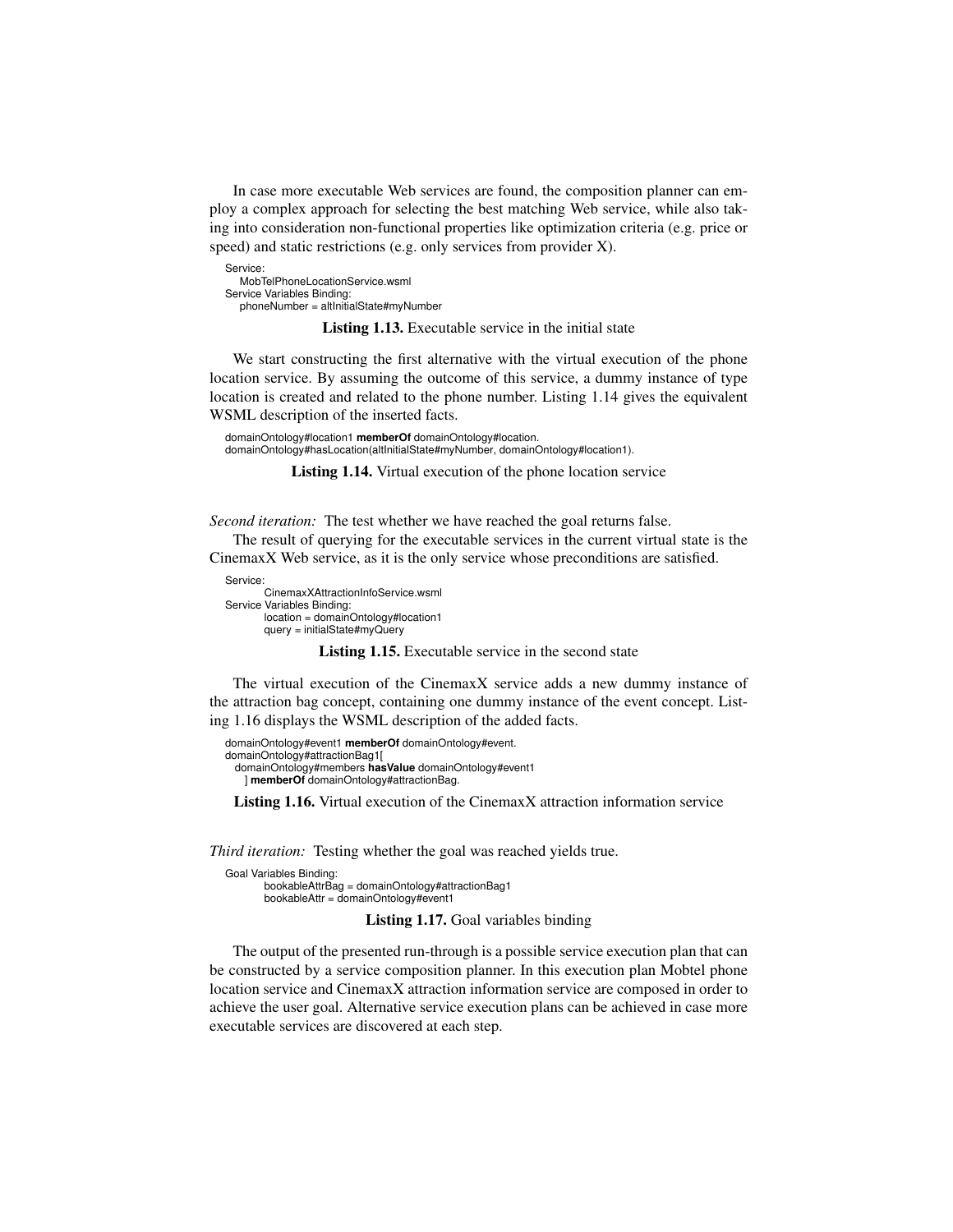# 4 Related Work

The automatic discovery of services is nowadays a very popular research topic. Many solutions have been proposed ranging from pure syntactic to highly logic based approaches. However many of them lack a clear discovery model and a formal specification of the discovery process. Furthermore many of them cannot be easily integrated with solutions for other service related tasks.

Approaches like [9], [11], although logic-based, are missing a clear discovery model. These approaches are also too general and is not clear how they can support other service related tasks like service composition.

Same holds for other approaches (e.g. [13], [1])that were mainly provided to work in distributed environments like P2P. Besides the lack of clear discovery model and support for other service related tasks, many of these approaches lack as well a formal, concise algorithms for service discovery.

# 5 Conclusions and Future Work

In this paper we presented a logic based approach for service discovery that can be easily used by service composition modules. Two kinds of algorithms for service discovery were presented, one based on capability matching, the other supporting service composition. Furthermore we have implemented a proof of concept prototype that validates our solution on real use-case scenarios. As future work we plan to compare our solution and implementation against other service discovery solutions. Also, we plan to refine our solution to include the possibility of ranking the matching Web services, the problem of ranking being one of the main challenges in Web service discovery. Performance and scalability tests are also left as future work.

### 6 Acknowledgements

The work is funded by the European Commission under the projects ASG, DIP, enI-RaF, InfraWebs, Knowledge Web, Musing, Salero, SEKT, Seemp, SemanticGOV, Super, SWING and TripCom; by Science Foundation Ireland under the DERI-Lion Grant No.SFI/02/CE1/I13 ; by the FIT-IT (Forschung, Innovation, Technologie - Informationstechnologie) under the projects Grisino, RW<sup>2</sup>, SemNetMan, SeNSE and TSC.

## **References**

- 1. Rama Akkiraju, Richard Goodwin, Prashant Doshi, and Sascha Roeder. A method for semantically enhancing the service discovery capabilities of UDDI. In Subbarao Kambhampati and Craig A. Knoblock, editors, *Proceedings of the IJCAI-03 Workshop on Information Integration on the Web (IIWeb-03)*, pages 87–92, 2003.
- 2. T. Bellwood, L. Clment, D. Ehnebuske, A. Hately, Maryann Hondo, Y.L. Husband, K. Januszewski, S. Lee, B. McKee, J. Munter, and C. von Riegen. Uddi version 3.0. http://uddi.org/pubs/uddi-v3.00-published-20020719.htm, July 2002.